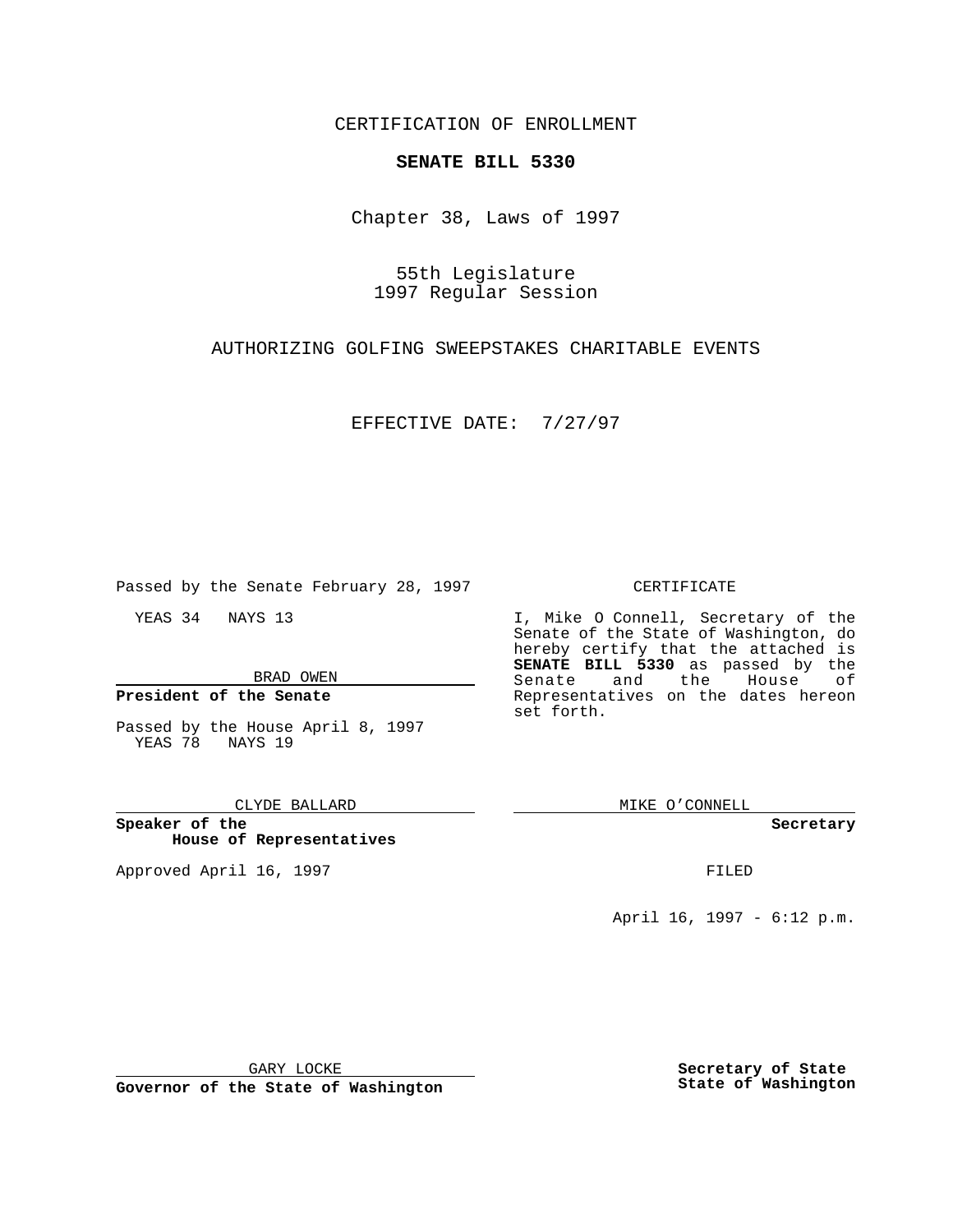## **SENATE BILL 5330** \_\_\_\_\_\_\_\_\_\_\_\_\_\_\_\_\_\_\_\_\_\_\_\_\_\_\_\_\_\_\_\_\_\_\_\_\_\_\_\_\_\_\_\_\_\_\_

\_\_\_\_\_\_\_\_\_\_\_\_\_\_\_\_\_\_\_\_\_\_\_\_\_\_\_\_\_\_\_\_\_\_\_\_\_\_\_\_\_\_\_\_\_\_\_

Passed Legislature - 1997 Regular Session

**State of Washington 55th Legislature 1997 Regular Session By** Senators Sellar, Snyder and McCaslin

Read first time 01/23/97. Referred to Committee on Commerce & Labor.

AN ACT Relating to golfing sweepstakes; and amending RCW 9.46.0341.

BE IT ENACTED BY THE LEGISLATURE OF THE STATE OF WASHINGTON:

 **Sec. 1.** RCW 9.46.0341 and 1987 c 4 s 32 are each amended to read as follows:

 The legislature hereby authorizes bona fide charitable or nonprofit organizations to conduct, without the necessity of obtaining a permit or license to do so from the commission, golfing sweepstakes permitting wagers of money, and the same shall not constitute such gambling or lottery as otherwise prohibited in this chapter, or be subject to civil or criminal penalties thereunder, but this only when the outcome of such golfing sweepstakes is dependent upon the score, or scores, or the playing ability, or abilities, of a golfing contest between individual players or teams of such players, conducted in the following manner: (1) Wagers are placed by buying tickets on any players in a golfing contest to "win," "place," or "show" and those holding tickets on the three winners may receive a payoff similar to the system of betting

 identified as parimutuel, such moneys placed as wagers to be used primarily as winners' proceeds, except moneys used to defray the